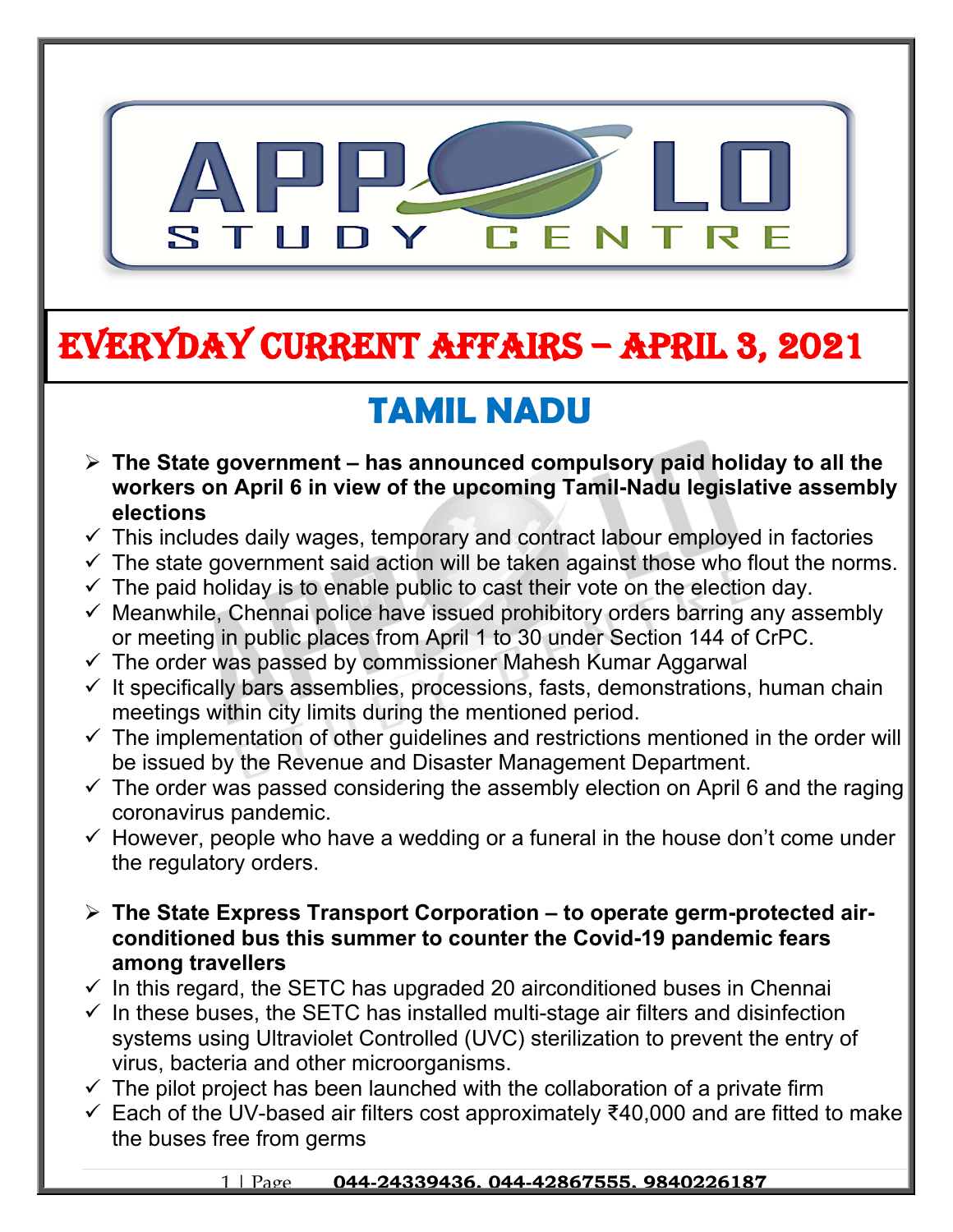

- $\checkmark$  The multi-stage filtration kits were attached to existing AC grills of buses
- $\checkmark$  These filters have ionisation combined UVC sterilizers, photocatalyst, filter mesh and fresh air device.
- $\checkmark$  The sterilization kit generates UV rays (of appropriate wavelength), which destroy the molecular structure of DNA or RNA in the cells of microorganisms which try to enter the bus and make them unable to multiply.
- $\checkmark$  When a microorganism can't multiply, it is considered dead and is no longer infectious.
- $\checkmark$  The photocatalyst and filter mesh are fitted to absorb larger microorganisms, while other components ensure that fresh air is re-circulated.
- $\checkmark$  This not only reduces harmful gases and odour but also reduces travel fatigue.
- $\checkmark$  The buses aim to maintain the Air Quality Index (AQI) value at less than 50, as the AQI value above the range of 100 is considered unhealthy or hazardous.
- $\checkmark$  During a trial run, the private firm claimed that the AQI was reduced from 759 microorganisms per cubic metre to 33 microorganisms per cubic metre in standard operating conditions after 25 minutes of deep purification.
- $\checkmark$  An air quality monitor is fit in the driver's cabin to monitor AQI, temperature and humidity levels.

#### **STATES**

- **The Odisha state government has proposed a second biosphere reserve in the southern part of the state at Mahendragiri hills**
- $\checkmark$  Mahendragiri is also the second-highest peak in the state at an altitude of 1,501 metres
- $\checkmark$  It is located in the Gajapati district of the state.
- $\checkmark$  The area of the proposed second biosphere reserve Mahendragiri Biosphere Reserve – will be approximately 470,955 hectares.
- $\checkmark$  In this regard, a feasibility report was prepared by the Biosphere Reserve Committee for the proposed project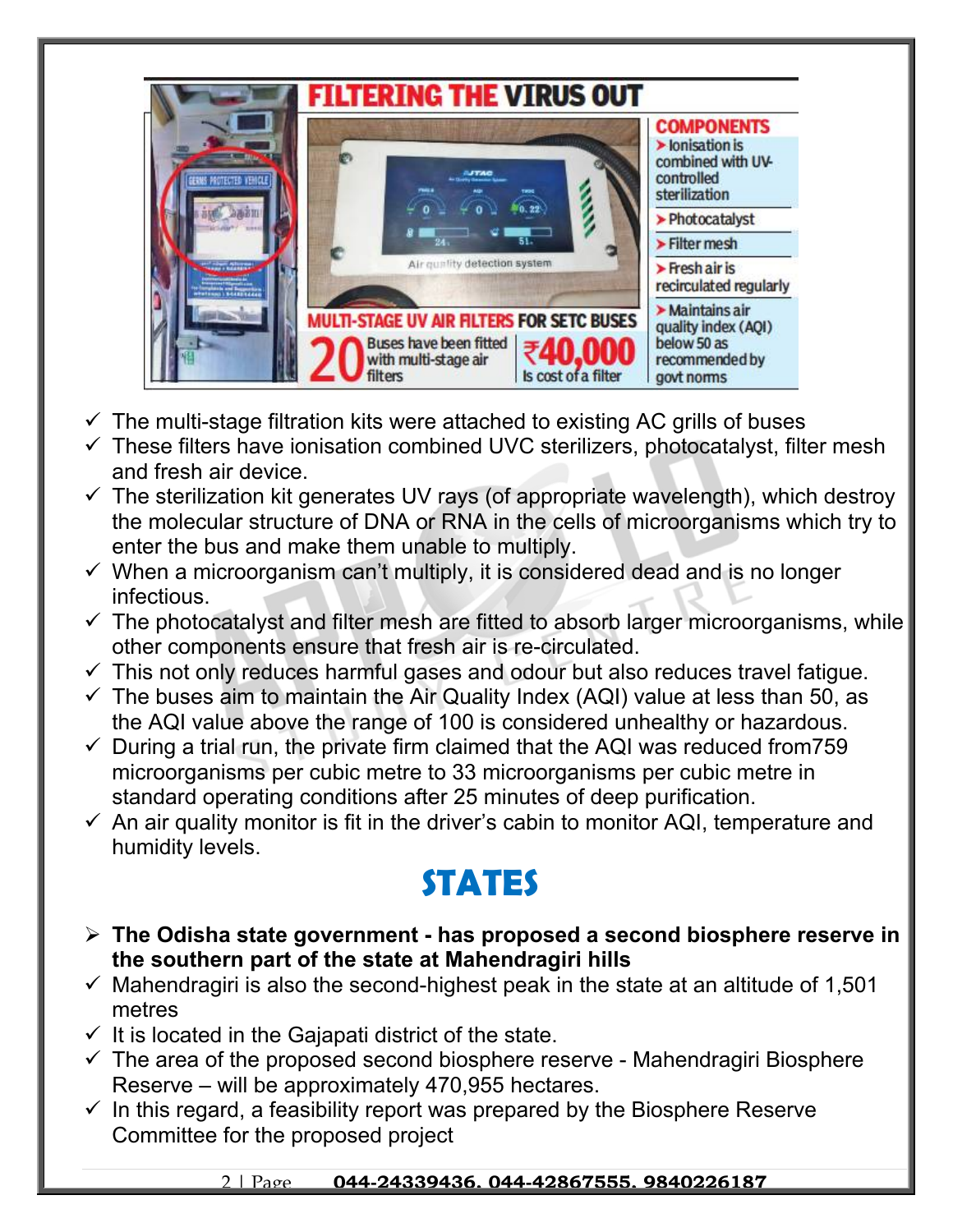

- $\checkmark$  The feasibility report has been submitted to the government which will now be taken up by the Union Ministry of Environment, Forest and Climate Change.
- $\checkmark$  Earlier, the protected archeological remains of Mahendragiri were listed in the tentative list of UNESCO World Heritage Sites, thereby making it easier to declare as a biosphere reserve.
- $\checkmark$  The rich flora in Mahendragiri represents 40% of the reported flora of Odisha, consisting of around 1,358 species of plants.
- $\checkmark$  Also, out of the 41 species of threatened medicinal plants found in Odisha, 29 are found in the biosphere reserve area.
- $\checkmark$  Further, the hill consists of 388 species of animals, including 165 species of birds, 27 species of mammals, 23 species of snakes, three species of turtles, 15 species of amphibians, and 19 lizards.
- $\checkmark$  A vulnerable tribal group, Soura, is one of the inhabitants at Mahendragiri.
- $\checkmark$  Similipal Biosphere Reserve is the first biosphere reserve of Odisha, which was notified on May 20, 1996.
- $\checkmark$  It has an area of a 5,569-square kilometre.

#### **NATIONAL**

- **The Ministry of Environment has issued new deadlines for coal-based power plants to adopt new emission standards**
- $\checkmark$  Accordingly, the coal-based power plants in comparatively lesser polluting areas will have time period up to three years for complying with the new emission norms
- $\checkmark$  Further, the new norms have also allowed the defaulters to continue their operations after paying penalty if they miss the new timelines.
- $\checkmark$  Thermal power plants (TPPs) located in different regions will have different deadlines
- $\checkmark$  This will be the third deadline extension given by the government, since the notification of new emission norms for the coal-fired TPPs
- $\checkmark$  The TPPs located within 10 km radius of the national capital region (NCR) or the cities having more than one million population will have to adhere to the December 31, 2022 deadline
- $\checkmark$  But, others including retiring units will have graded deadlines up to December 31, 2025.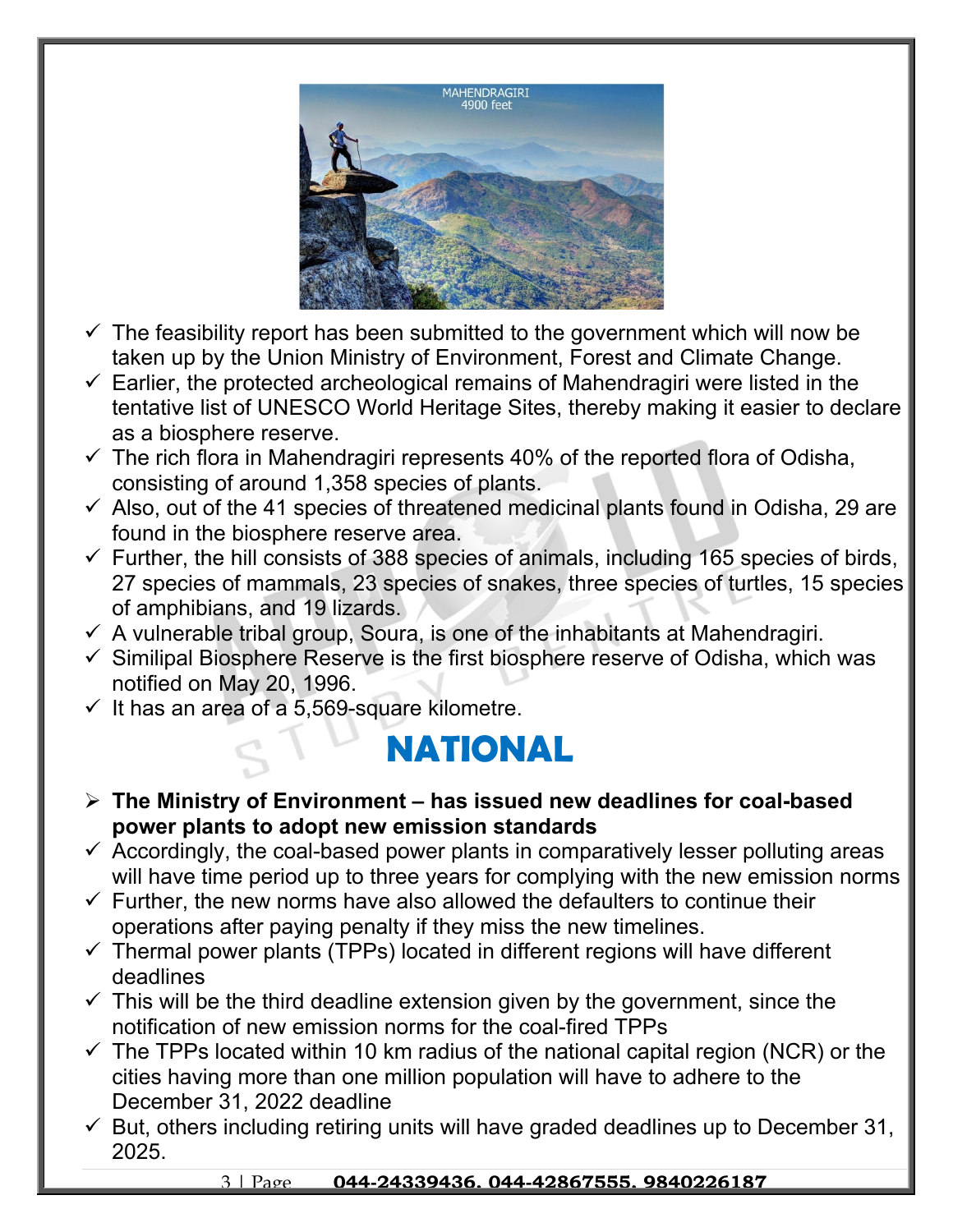- $\checkmark$  The TPPs will have to install pollution control equipment such as flue gas desulphurisation (FGD) units within the extended deadline to meet the new emission norms of sulphur dioxides.
- $\checkmark$  According to the notification, a task force will be constituted by the Central Pollution Control Board (CPCB) to categorize thermal power plants in three categories
- $\checkmark$  The categorization will be done on the basis of the location of the power plants, to comply with the emission norms within the different time limit.
- **On March 31, the Union Minister of State for Ports, Shipping, and Waterways Mansukh Mandaviya - flagged off the first-of-its-kind cruise service from Hazira Port of Surat to Diu via video conferencing.**



 $\checkmark$  The new cruise has a capacity of 300 passengers and has 16 cabins and will sail two round trips in a week.

**OO** /MansukhMandviya **Q** www.MansukhMa

- $\checkmark$  The cruise has all modern amenities and takes approximately 13 to 14 hours for one-way travel from Surat to Diu
- $\checkmark$  During his speech, the Union minister said that there were 139 cruise calls at the Indian Ports in 2014 but now there are 450 cruise calls in the country
- $\checkmark$  The number of tourists in 2014 was around one lakh and in 2019-20, it was around 4.5 lakh.
- $\checkmark$  The government has planned 6 international cruise terminals on the east coast (Kolkata, Vishakhapatnam, Chennai) and west coast (Goa, Mumbai, Kochi) of India, as per the Minister
- $\checkmark$  Earlier in November 2020, PM Modi had inaugurated the 'Hazira-Ghogha' RoPAX Service to save journey time and the cost of travel.

### **INTERNATIONAL**

 **On March 30, China - gave its approval to the proposal for the most controversial and sweeping overhaul of Hong Kong's electoral system.**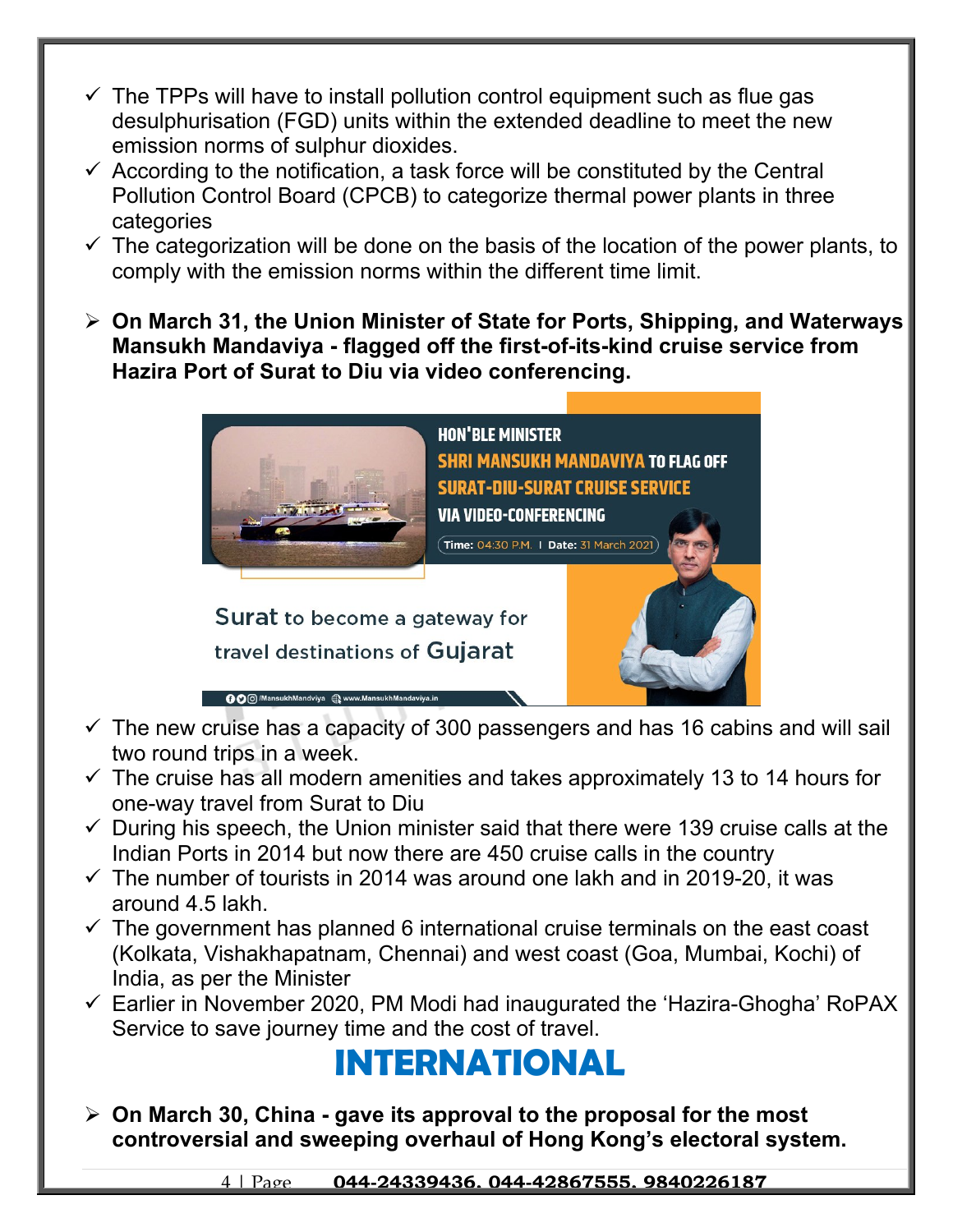- $\checkmark$  The passed proposal will reduce the number of directly elected seats in the city's legislature from 50% to about 20% and will tighten Beijing's control in the Special Administrative Region (SAR).
- $\checkmark$  The National People's Congress Standing Committee approved the proposal unanimously
- $\checkmark$  Under the new proposal, the people of Hongkong will now only be able to directly vote for 20 representatives while the size of the Legislative Council has been expanded to 90 from 70.
- $\checkmark$  Previously 35 of its 70 members were directly elected.
- $\checkmark$  The major changes were first announced earlier in March 2021 at the annual session of the National People's Congress in Beijing.
- $\checkmark$  The National Security Police Unit will help in scrutinizing the candidates and will submit a report to the newly formed vetting committee.
- $\checkmark$  The new members will include the patriotic groups and the members of the Chinese People's Political Consultative Conference to further reinforcing the proestablishment control of the body.
- $\checkmark$  On the other hand, the 1200-member Election Committee that chooses the Chief Executive of Hong Kong has also been expanded by 300 members
- $\checkmark$  It will now include Hong Kong's representative to the Communist Party-controlled legislature.

# **SCIENCE, TECHNOLOGY & ENVIRONMENT**

- **The Drug regulator DCGI's subject expert committee on vaccines has deferred its decision on the application seeking emergency use authorisation for the Sputnik V vaccine shots in India.**
- $\checkmark$  In India, Dr Reddy's Laboratories is conducting bridging studies for the vaccine
- $\checkmark$  The vaccine underwent a bridge trial in India on 1,600 candidates.
- $\checkmark$  The expert committee has asked Hyderabad-based Dr Reddy's Laboratories for more data related to stability of the vaccine alongwith a factsheet.
- $\checkmark$  It has to be noted that a variant of the vaccine needs to be stored at a temperature of minus 18 degrees Celsius
- $\checkmark$  In this regard, the committee asked the company to submit a clear logistical plan to support the required cold chain and storage.
- $\checkmark$  Dr Reddy's Lab had applied for emergency use licence in February 2021 but was asked to return after completing phase 2 and 3 bridging studies in India.
- $\checkmark$  Sputnik V was co-developed by RDIF and Gamaleya Research Institute of Epidemiology and Microbiology
- $\checkmark$  It has a high interim efficacy of 91.6%, as per the results of the interim trials.
- $\checkmark$  Apart from Dr Reddy's, RDIF has also signed manufacturing pacts with four other Indian companies for a total of 750 million doses.
- $\checkmark$  Dr Reddy's Laboratories has partnered Russian Direct Investment Fund (RDIF) for conducting clinical trials of the vaccine candidate in India.